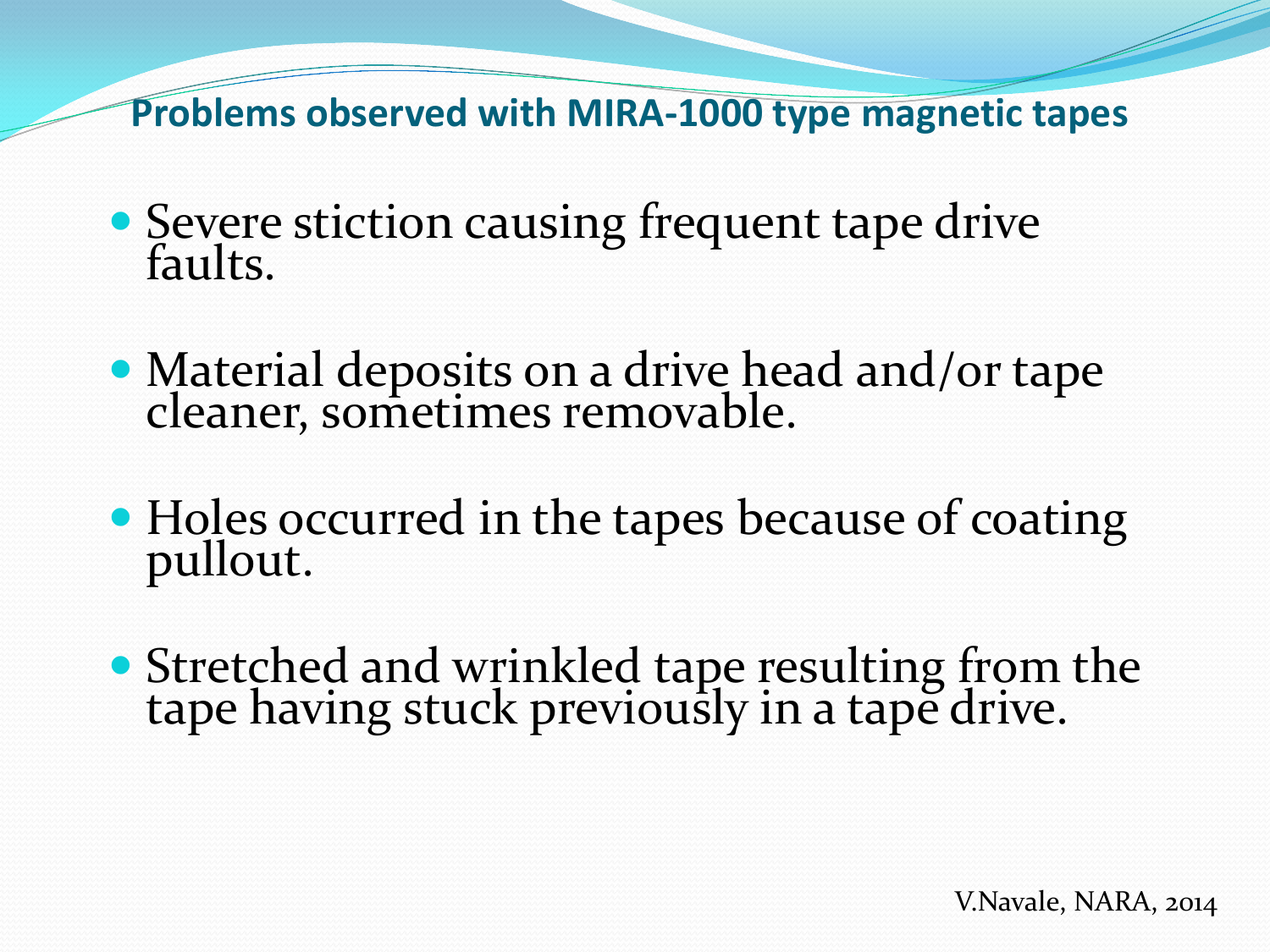## **Severe Stiction effect, tapes peeled from Magnetic Heads**



V.Navale, NARA, 2014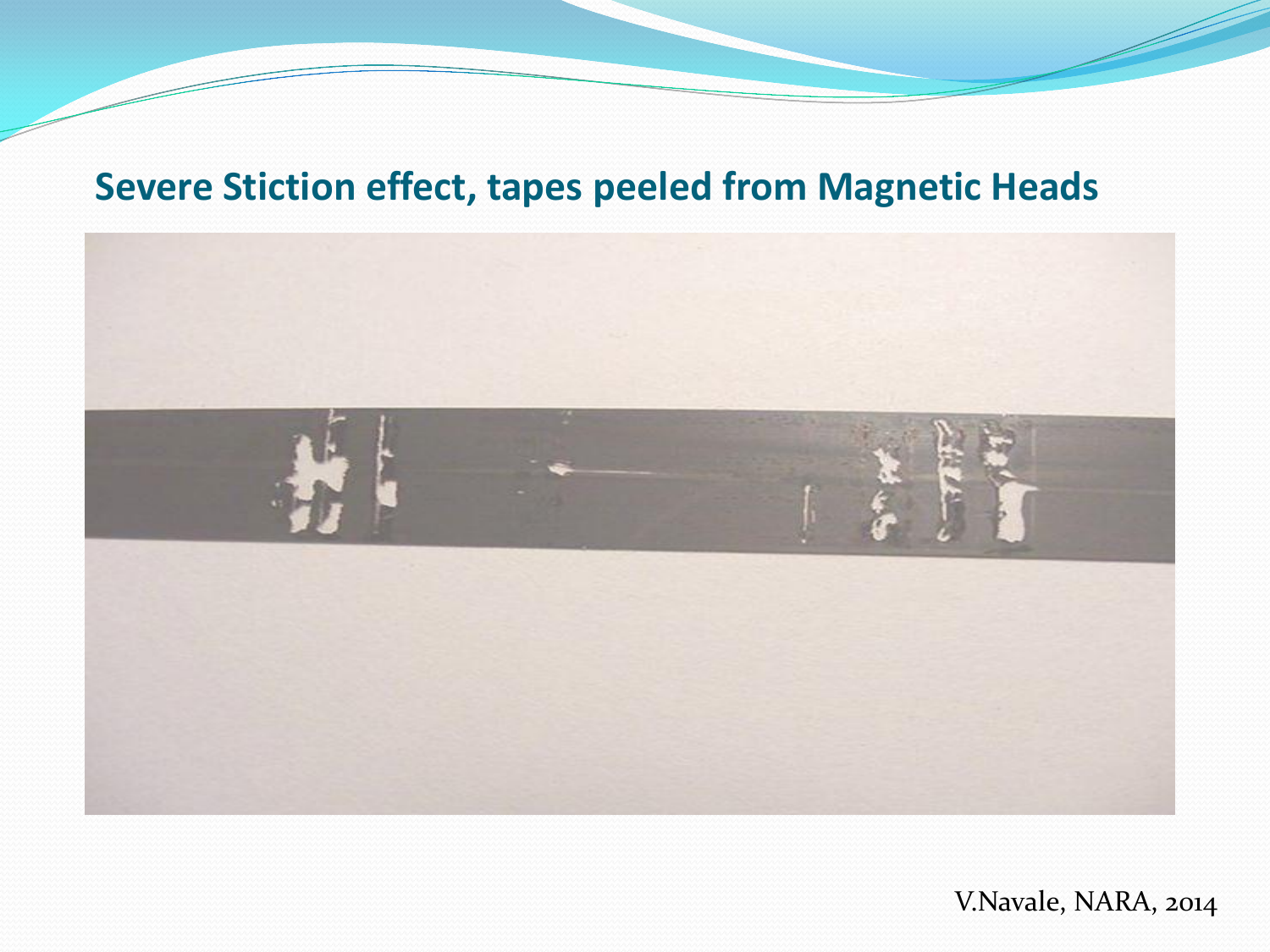Why Stiction can occur in some tapes?

- In contact with water, Polyurethane binder undergoes hydrolysis, higher temperatures accelerate the reaction
- Lower molecular weight polymers formed, cause the tape coatings to be become sticky
- Polyurethane hydrolysis can be temporarily partially reversed by heating a tape at a relatively low temperature for several days.

V.Navale, NARA, 2014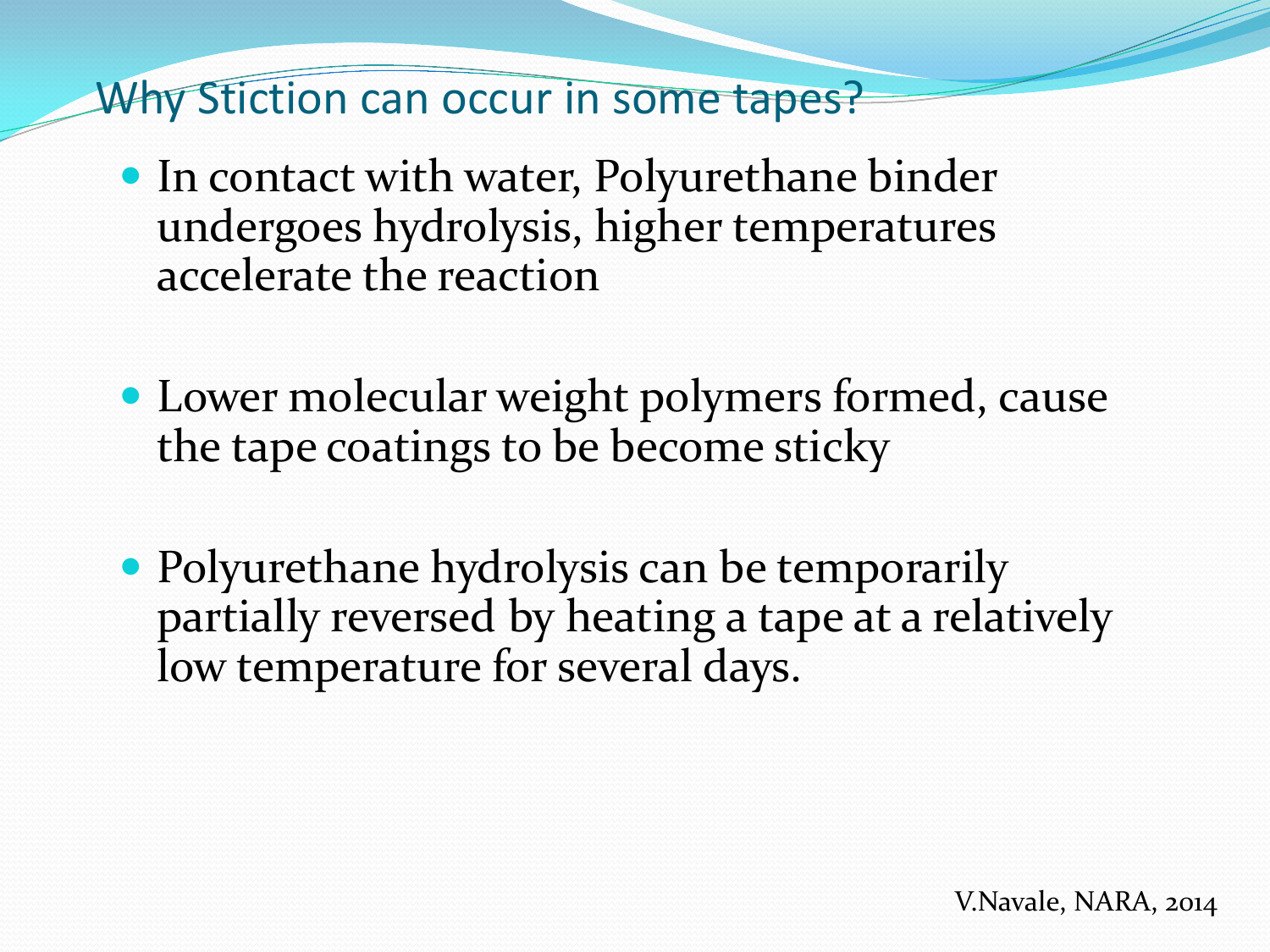

Merge Master and Backup to get complete blocks of data for Block# (20-23)

V. Navale, NARA, 2014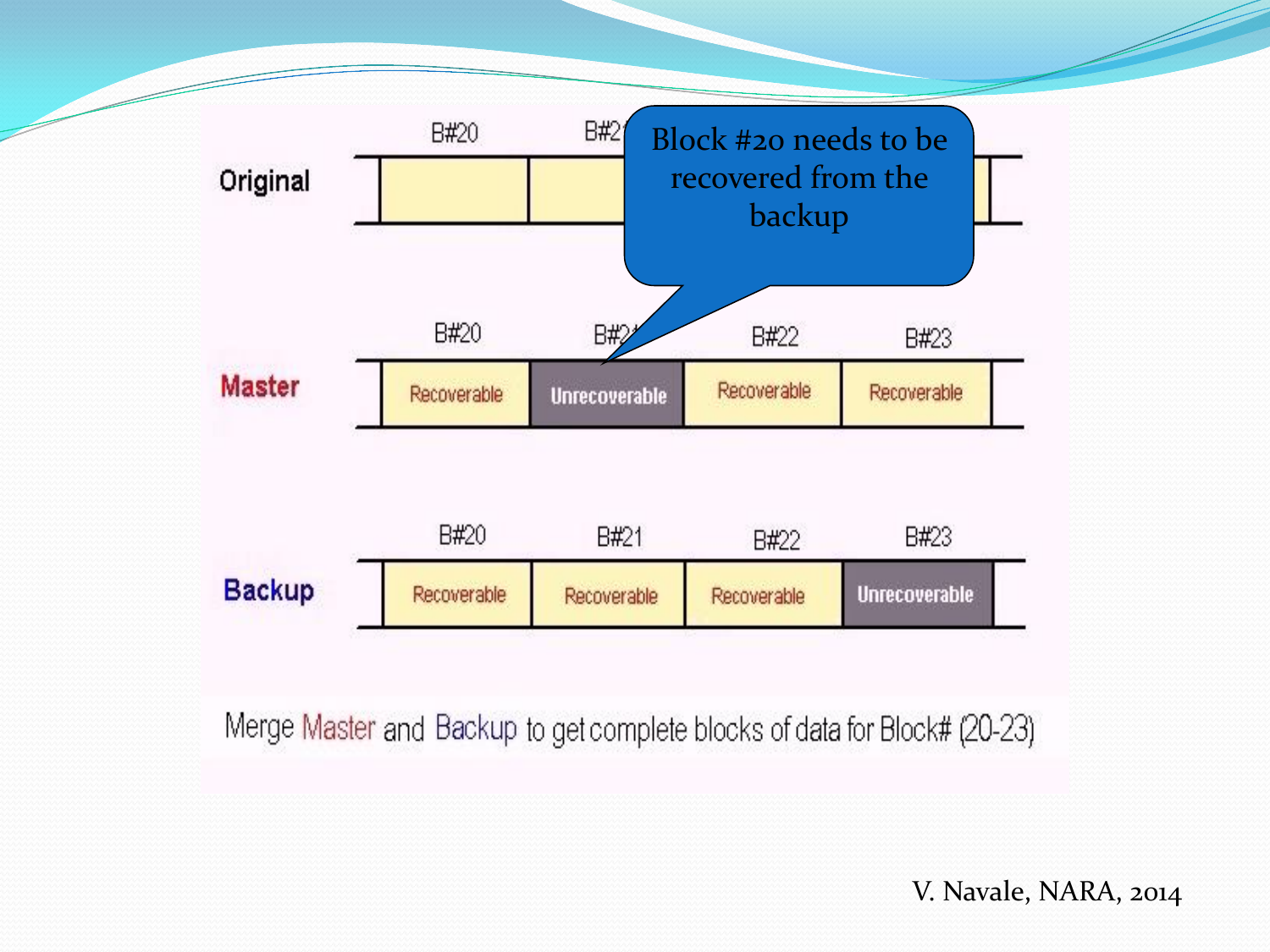## How to minimize Data loss?

- Use certified media to archive electronic information.
- Allow for incoming media to acclimatize for a minimum of 24 hours before attempting to process.
- Archive tapes in controlled environment. Temp 66-68 F and 30-35% humidity.
- Rewind/retention all media types.
- Migrate E-records from legacy media formats to newer formats.